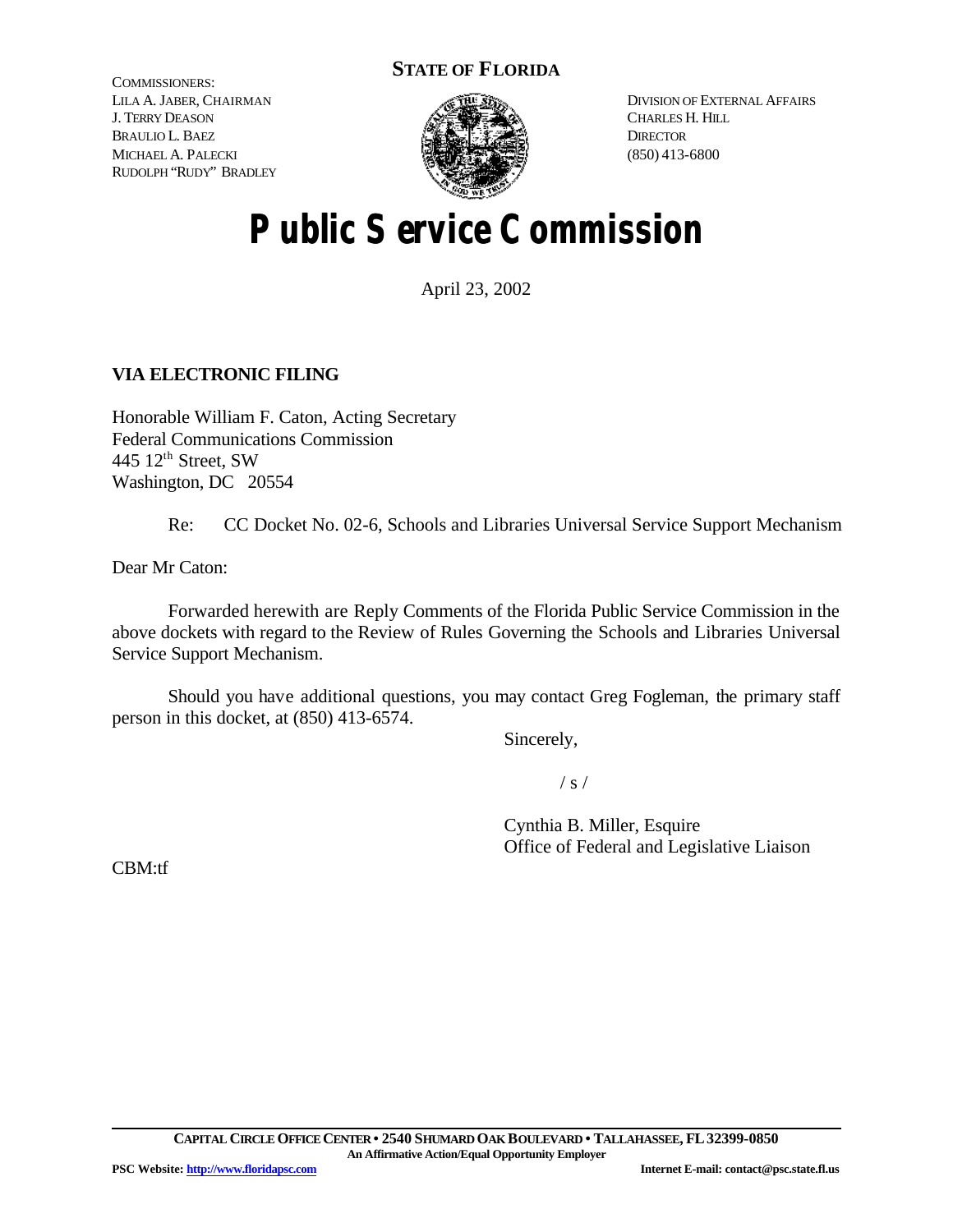## **Before the Federal Communications Commission Washington, D.C. 20554**

| In the Matter of                           |                    |
|--------------------------------------------|--------------------|
|                                            |                    |
| <b>Schools and Libraries</b>               | CC Docket No. 02-6 |
| <b>Universal Service Support Mechanism</b> |                    |

## **REPLY COMMENTS OF THE FLORIDA PUBLIC SERVICE COMMISSION REGARDING THE REVIEW OF RULES GOVERNING THE SCHOOLS AND LIBRARIES UNIVERSAL SERVICE SUPPORT MECHANISM**

The Florida Public Service Commission (FPSC) submits these reply comments in response to the Notice of Proposed Rulemaking (FCC 02-8) released on January 25, 2002. In this Notice, the Federal Communications Commission (FCC) seeks to review certain rules governing the schools and libraries universal service support mechanism. It initiated this review to ensure the continued efficient and effective implementation of Congress' goals as established in the Telecommunications Act of 1996, and to explore a number of suggestions for improvement in the program. The FPSC filed its initial comments with the FCC on April 5, 2002. The FPSC is pleased to file these reply comments to addressthe issues relating to the eligibility of Wide Area Networks (WANs), consortia participation, equipment transferability, and to further expand the FPSC's proposal to establish a state cap.

#### **Wide Area Networks (WANs)**

The FCC requested comments on the effectiveness and fairness of its WAN policy, and on whether other policies could result in a more equitable distribution of discounts in the program. The FCC previously concluded that the building and purchasing of WANs themself do not constitute telecommunications services or internal connections. The FCC further found that WANs built and purchased by schools and libraries do not appear to fall within the narrow provision that allows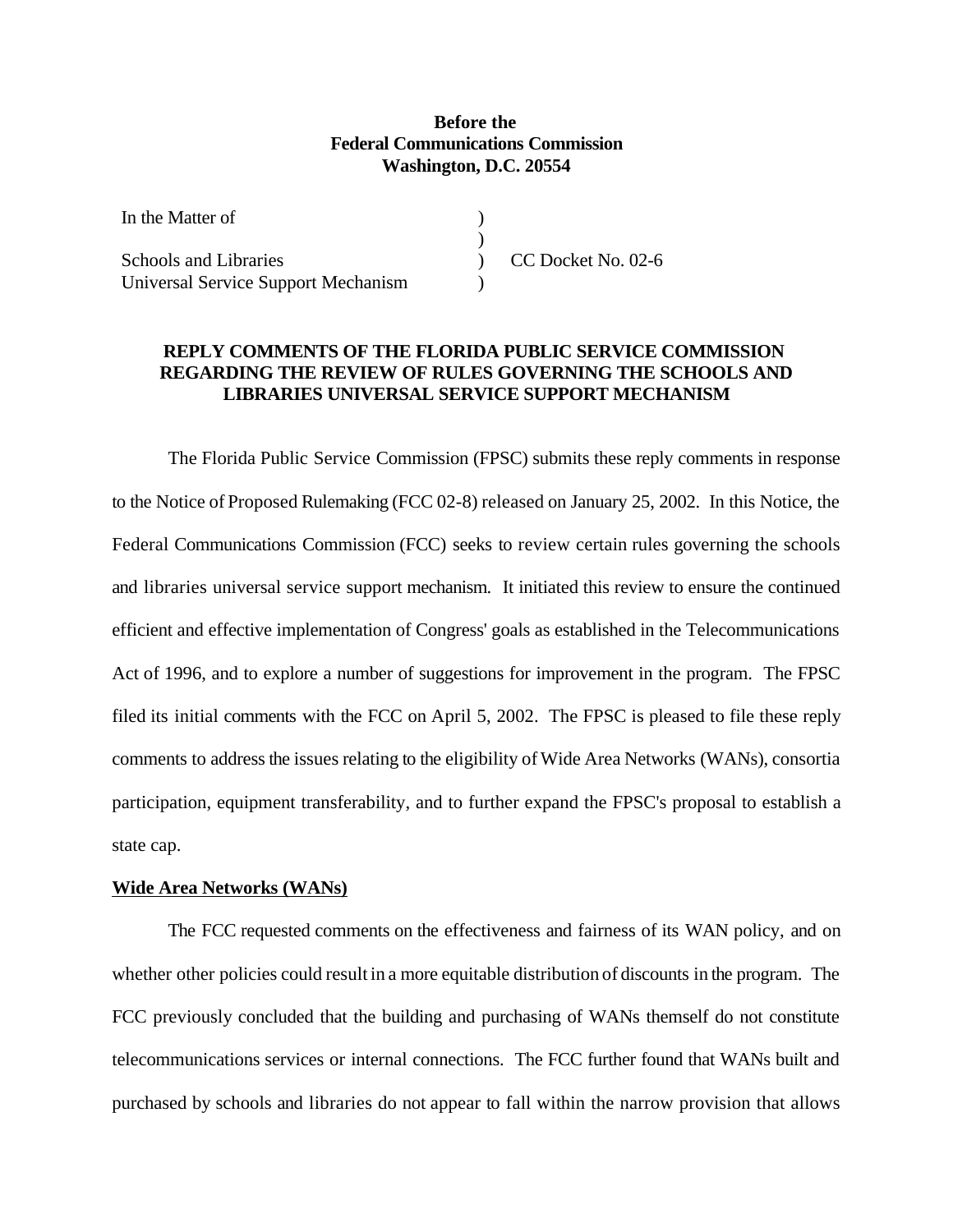support for access to the Internet because WANs provide broad-based telecommunications service. The FCC noted, however, that schools and libraries might be able to receive universal service discounts on WANs provided over leased telephone lines, because such an arrangement constitutes a telecommunications service. The FCC correctly noted in its NPRM that the costs associated with leasing WANs decreases funds available for other priority one services.

The FCC subsequently determined that universal service funds may be used to fund equipment and infrastructure build-out associated with the provision of eligible services to eligible schools and libraries (*Tennessee* Order).<sup>1</sup> The FCC next determined that recipients may receive discounts on the non-recurring charges associated with capital investment in an amount equal to the investment prorated equally over a term of at least three years (*Brooklyn* Order).<sup>2</sup> The FCC did express concern that this decision could create a critical drain upon the universal service fund.

The FPSC questions the conclusion of the Fourth Order on Reconsideration as it relates to qualifying WANs for support as telecommunications services. The FPSC believes that the reasons identified in this Order are also applicable to WAN services leased from telecommunications providers. The FPSC believes thatthe goal of the Telecommunications Act was to provide Internet access to schools and libraries, not to interconnect them into a wide area network.

The FPSC concedes that Section  $254(c)(3)$  does provide the FCC with greater latitude in identifying eligible services. To the extent that the FCC wishes to continue to support WANs, we agree with the Florida Department of Education that applicants should not be limited to leasing wide

<sup>1</sup> Docket No. 96-45, FCC 99-216, Released: 8/11/99.

<sup>2</sup> Docket No. 96-45, FCC 00-354, Released: 9/26/00.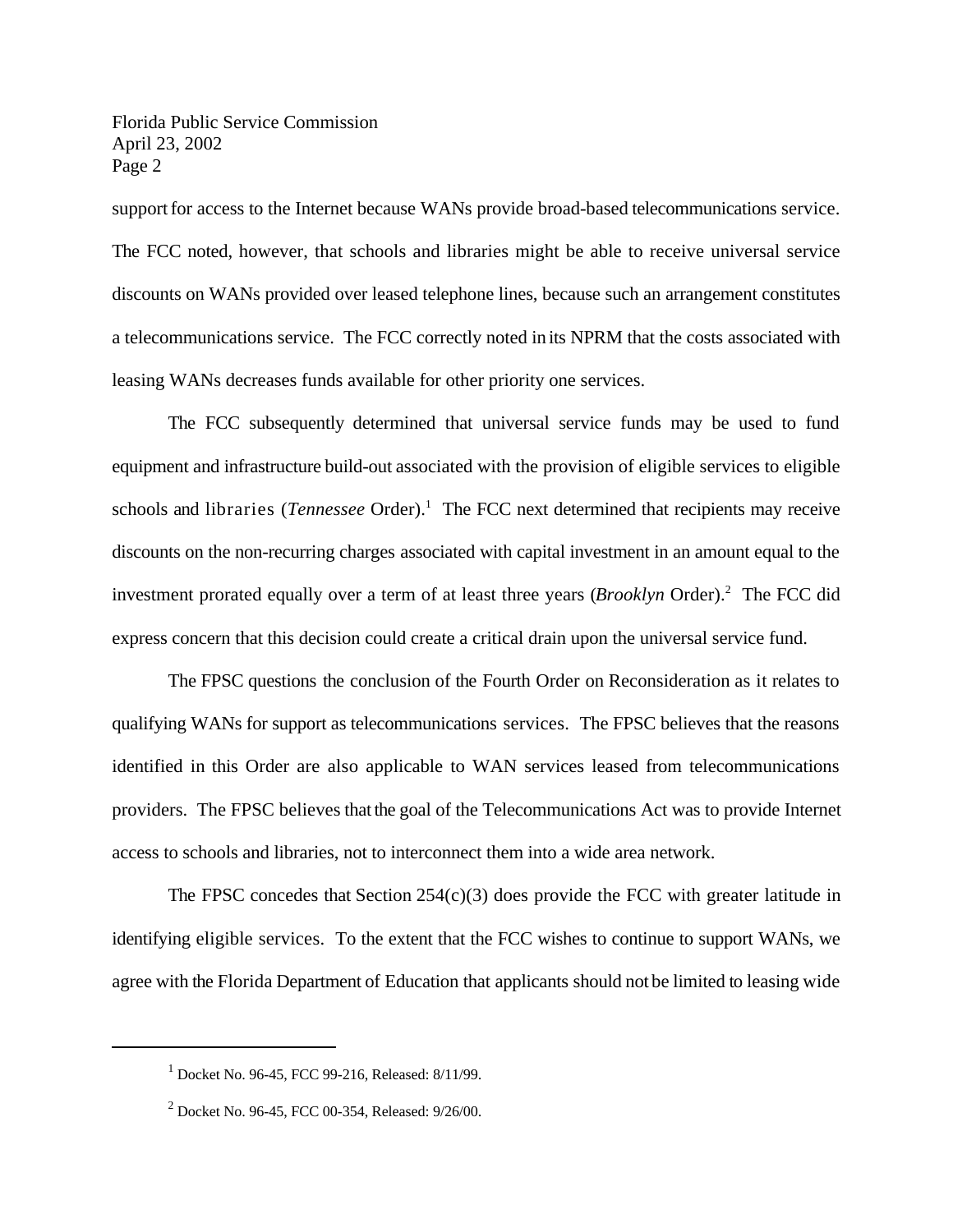area services and products. There may be instances where the least cost and most efficient method of providing WAN service is though the purchasing of equipment (i.e., in rural, high-cost areas). We envision this type of support being eligible for priority two support as an internal connection in these instances.

In addition, the FPSC believes that the current funding structure would also need to be addressed. Currently, WAN services that are purchased from telecommunications carriers are eligible for priority one funding as "telecommunications" services. In order to ensure that schools and libraries make the most efficient decisions (i.e., not based on concerns of available federal funding), the FCC should recategorize support for leased WAN services to priority two supported service.

#### **Consortia Participation**

The FCC requested comment on whether changes to its rules regarding consortia members would improve program operation. The FCC also invited comment on whether changes to other consortia rules might achieve greater consistency or fairness in its approach to the participation of consortia in the program.

At present, the FCC's rules provide that eligible schools and libraries participating in consortia with ineligible private sector members are noteligible for discounts for interstate services.<sup>3</sup> The rule identifies several categories of public sector (governmental) entities with whom schools, libraries, and health care providers can form consortia. These include state colleges and state universities, state educational broadcasters, counties, and municipalities. The rule states that this

 $3<sup>3</sup>$  A consortium may include ineligible private sector entities if the pre-discount price of any services that such consortium receives from ILECs are generally tariffed rates. 47 CFR 54.501(d)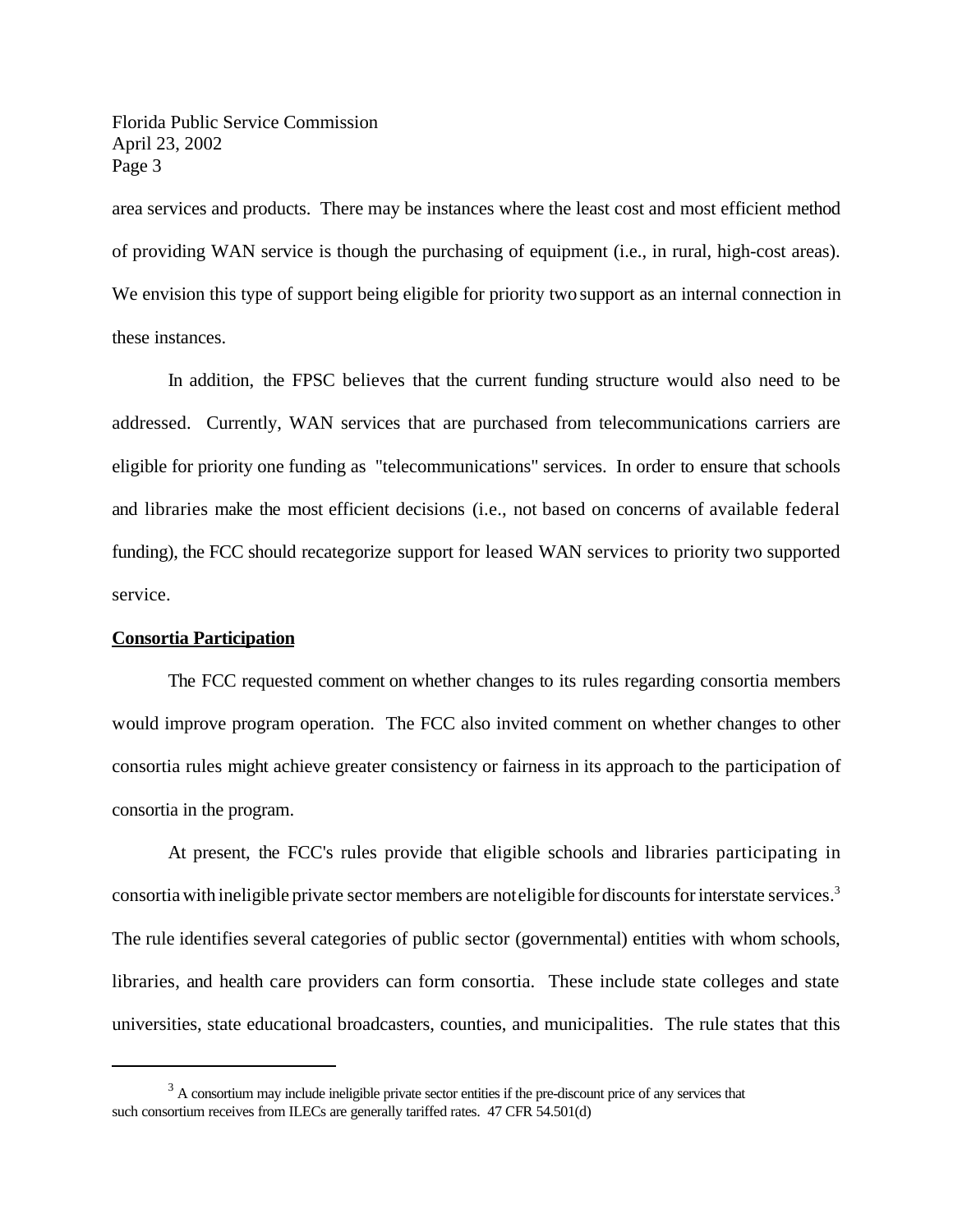list includes but is not limited to these categories. The FPSC believes that the list should also expressly include not-for-profit entities and private colleges. The FPSC believes that treating these entities as ineligible private sector entities would unreasonably limit participation.

The FPSC is sensitive to the conflicting goals the FCC faces in attempting to balance the desire for large consortia with promoting competition. Specifically, unlimited participation in a consortium would increase the buying power of the consortium members and have the benefit of pushing prices down. At the same time, competition could be adversely affected after a large consortium entered into an agreement if the number of customers remaining outside the consortium is insufficient to attract and retain competition in that market. The FPSC believes expanding the list of public sector (governmental) entities, as we recommend, would be consistent with the FCC's original intent and would not adversely affect competition.

#### **Development of Rules to Limit Equipment Transferability**

The FCC notes in the NPRM that it has received reports that some parties are taking unfair advantage of the current rules as they relate to transferring equipment. The FPSC would note that its recommendation calling for the development of rules to limit equipment transferability has been echoed by many of the parties filing comments. Conditioning receipt of universal service discounts on ensuring that discounted internal connections are used at the requested location and for the use specified in the application for a certain period of time would be appropriate.

The FPSC agrees with the comments of BellSouth, SBC, Sprint, and Verizon that the FCC should work to curtail abuses by limiting transfer of equipment for three years after installation, or ten years in the case of cabling. We believe such a rule should allow for some flexibility, and that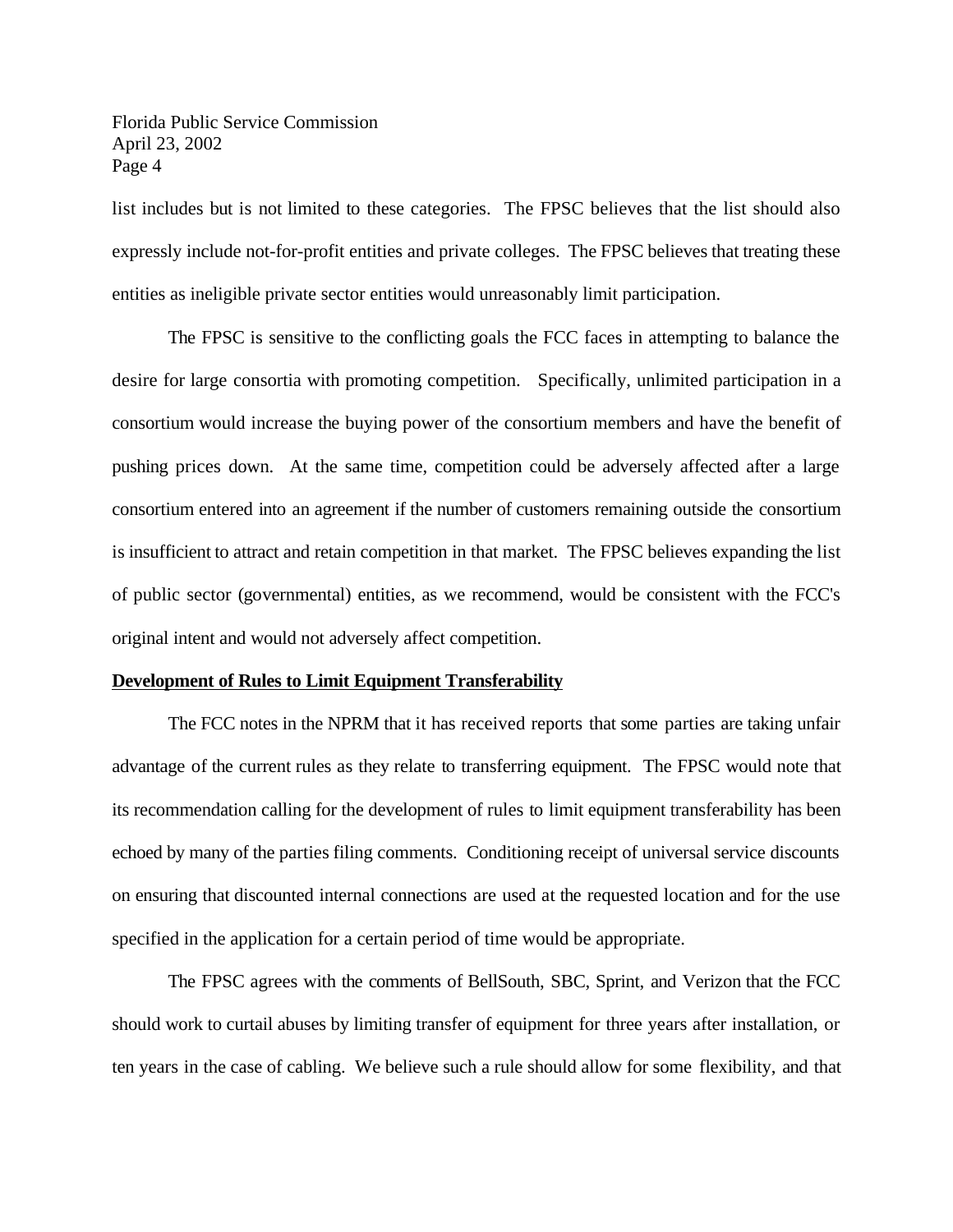it would be appropriate that requests for waivers from such rules be evaluated on a case-by-case basis.

The alternative proposal suggested by the FCC would deny internal connection discounts for a specified period of years after a school or library receives support. Like Verizon, the FPSC has concerns that this proposal would place unnecessary barriers within the programbecause this would not take into consideration applicants' legitimate needs for additional funding. Verizon correctly notes that such considerations would include applicants that had previously only asked for funding of partial upgrades, or those that are undertaking an expansion thatwarrants additional investments.

#### **State Funding Cap**

As the FPSC stated in our initial comments, we believe that augmenting the FCC's current rules for support distribution can achieve a more equitable distribution of funds to each state, if an initial state cap was established based on poverty. We believe this modification would be effective, because entities attempting to take advantage of the program would adversely affect the available funds of similarly situated schools and libraries within their own state. Thus, participants would be more likely to develop self-policing strategies that are not found in the current environment.

To elaborate further on its proposal, a cap could be established based on a ratio of a state's population in poverty relative to the national population in poverty as estimated by the United States Census Bureau. This ratio would establish a cap for a state by multiplying it times the overall funding cap of \$2.25 billion. The ratio could be updated each year to capture changes in economically disadvantaged areas. The present USAC administration would continue to administer the funds and approve applicants with an understanding that each state would have a funding cap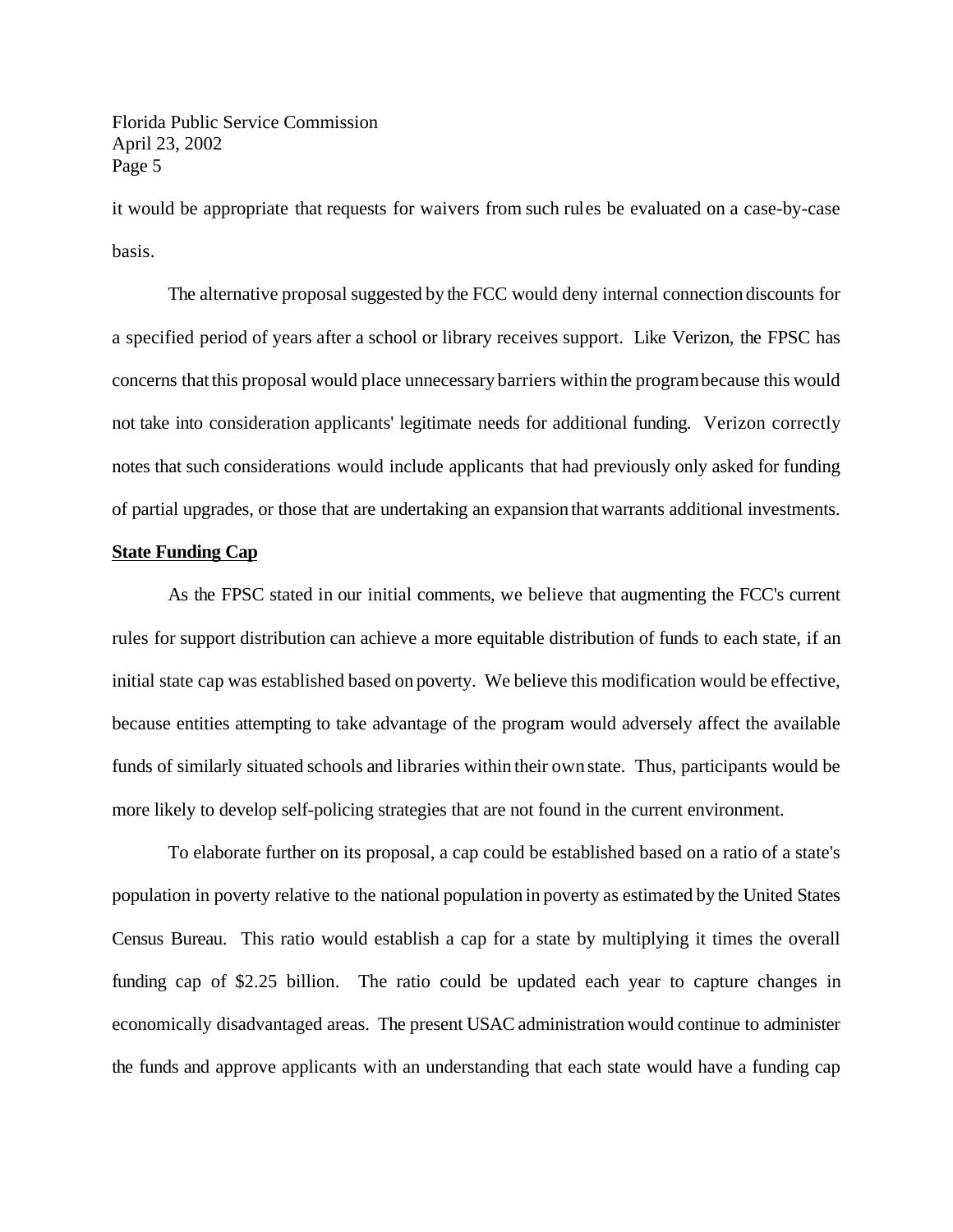that could not be exceeded. Funds would be awarded through all priority-one services and then priority-two services, as long as funds were available under the capped amount for that state. The FPSC has attached an estimate of how various states would be affected based on current data available from the Census Bureau.

#### **Conclusion**

The FPSC believes that the reasons the FCC concluded that purchasing equipment to provide WAN service was not eligible for funding would also make leasing the service from a telecommunications provider also ineligible. To the extent that the FCC wishes to continue to support WANs, we believe that certain modifications to its existing rules are warranted. Specifically, applicants should not be limited to leasing wide area services and products. There may be instances where the least cost and most efficient method of provisioning WAN service is through purchasing equipment. The FPSC believes that the current funding structure would also need to be addressed and that all support for WAN services and facilities should be funded as a priority two category. In addition, the FCC should reconsider its current rules resulting from both the *Tennessee* and *Brooklyn* orders.

The FPSC believes that the consortia rules should be modified to expressly include not-forprofit entities and private colleges as public sector (governmental) entities. The FPSC believes that treating these entities as ineligible private sector entities unreasonably limits participation. We believe that this modification is consistent with the FCC's original intent in its First Report and Order and would not adversely affect competition.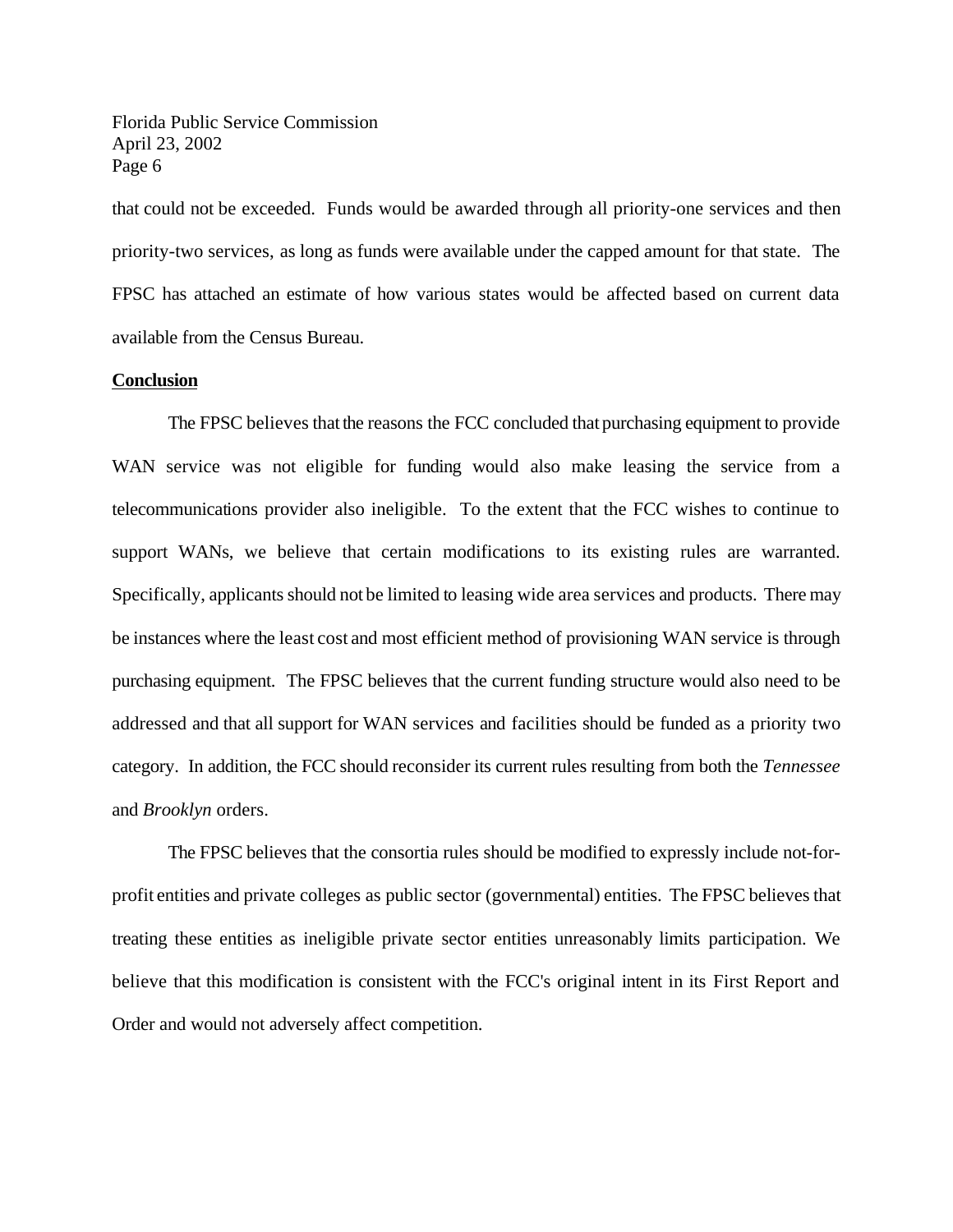The FPSC agrees with the comments of BellSouth, SBC, Sprint and Verizon that the FCC should work to curtail abuses by limiting the transfer of equipment for three years after installation, or ten years in the case of cabling. Like Verizon, the FPSC has concerns that simply limiting funding for internal connections for a period of years would place unnecessary barriers within the program.

The FPSC elaborates on how a state cap could be structured in a manner that would aid the FCC in minimizing waste, fraud, and abuse. Specifically, a cap could be established based on a ratio of a state's population in poverty relative to the national population in poverty as estimated by the United States Census Bureau. We believe that this proposal would lead to the development of self-policing strategies that are not found under the current environment.

Respectfully submitted,

 $/ s /$ 

Cynthia B. Miller, Esquire Office of Federal & Legislative Liaison (850) 413-6082

FLORIDA PUBLIC SERVICE COMMISSION 2540 Shumard Oak Boulevard Tallahassee, Florida 32399-0850

DATED: April 23, 2002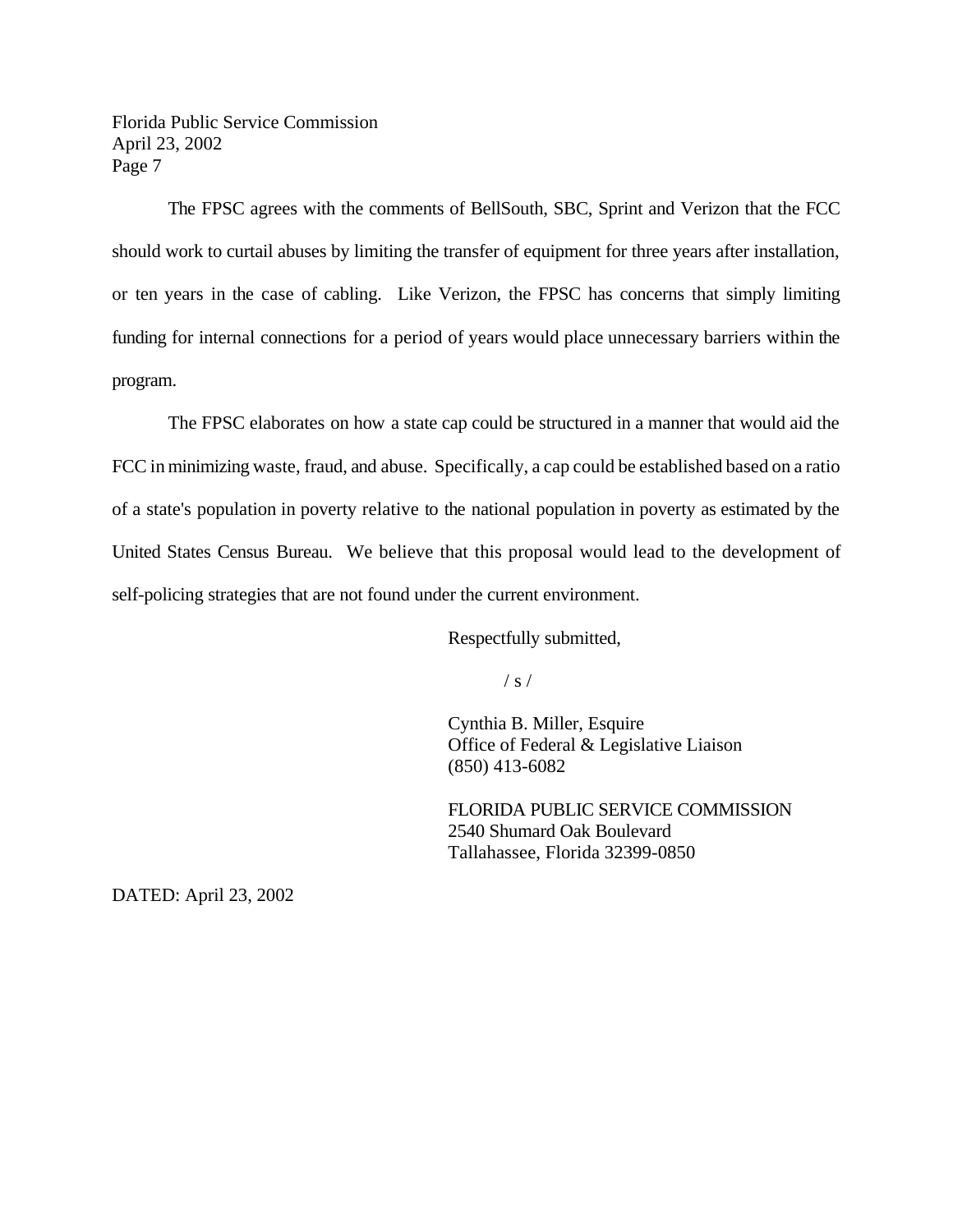## Before the Federal Communications Commission Washington, D.C. 20554

In the Matter of Schools and Libraries Universal Service Support Mechanism ) ) ) CC Docket No. 02-6  $\big)$  $\tilde{\mathcal{L}}$ 

### CERTIFICATE OF SERVICE

I hereby certify that a true and correct copy of the foregoing comments will be mailed to the

persons on the attached list.

 $/ s /$ 

CYNTHIA B. MILLER Office of Federal and Legislative Liaison (850) 413-6082

\_\_\_\_\_\_\_\_\_\_\_\_\_\_\_\_\_\_\_\_\_\_\_\_\_\_\_\_\_\_\_

FLORIDA PUBLIC SERVICE COMMISSION 2540 Shumard Oak Boulevard Tallahassee, Florida 32399-0850

DATED: April 23, 2002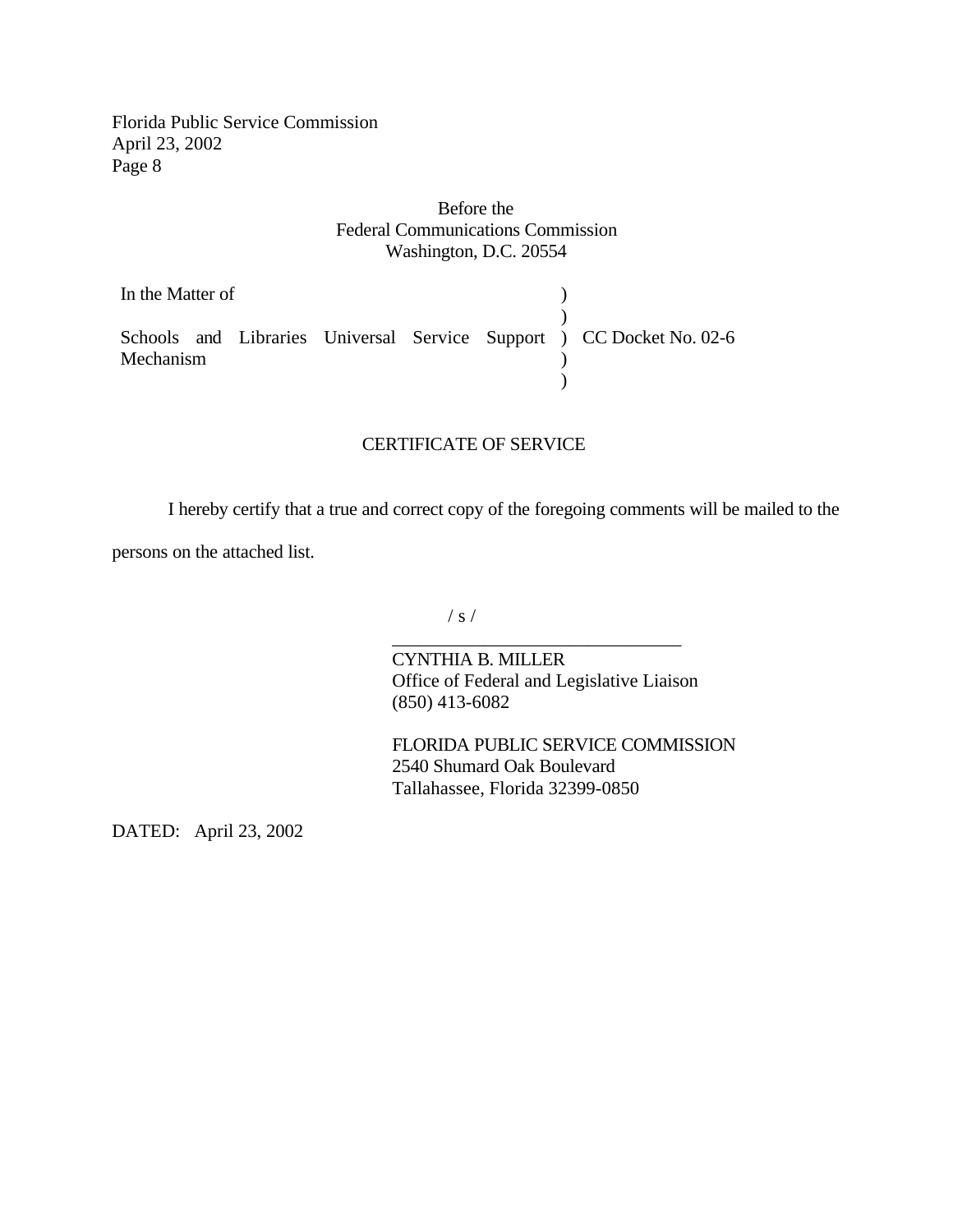## Service List CC Docket No. 02-6

The Honorable Michael K. Powell, Chairman Federal Communications Commission 445 Twelfth Street, SW - 8th Floor Room 8-A204C Washington, DC 20554

The Honorable Michael J. Copps, Commissioner Federal Communications Commission 445 Twelfth Street, SW - 8th Floor Washington, DC 20554

Qualex International The Portals, 445 - 12th Street SW Rm CY-B42 Washington, DC 20554

Mary E. Newmeyer Federal/Congressional Affairs Alabama Public Service Commission 100 N. Union Street, Ste. 800 Montgomery, AL 36104

Lori Kenyon, Common Carrier Specialist Regulatory Commission of Alaska 701 West Eighth Ave, Suite 400 Anchorage, AK 99501-3469

Earl Poucher, Legislative Analyst Office of Public Counsel 111 West Madison Street, Room 812 Tallahassee, Florida 32399-1400

Larry M. Stevens Iowa Utilities Board 350 Maple Street Des Moines, IA 50319

Nancy Zearfoss, Ph.D Maryland Public Service Commission 6 Saint Paul Street, 16th Floor Baltimore, Maryland 21202-6806

Mike H. Lee Montana Public Service Commission 1701 Prospect Avenue P. O. Box 202601 Helena, MT 59601-2601

The Honorable Kathleen Q. Abernathy, Commissioner Federal Communications Commission 445 12th, SW - 8th Floor Washington, DC 20554

The Honorable Kevin J. Martin, Commissioner Federal Communications Commission 445 Twelfth Street, SW - 8th Floor Washington, DC 20554

Sheryl Todd Accounting Policy Division Federal Communications Commission 445 12th Street, SW, Room 5-C450 Washington, DC 20554

The Honorable Nanette G. Thompson, Chair Regulatory Commission of Alaska 701 West Eighth Ave, Suite 400 Anchorage, AK 99501-3469

Peter A. Pescosolido Connecticut Department of Public Utility Control 10 Franklin Square New Britain, CT 06051

Jennifer A. Gilmore Indiana Utility Regulatory Commission 302 W. Washington Street, Suite E306 Indianapolis, IN 46204

Joel B. Shifman, Esq. Maine Public Utilities Commission 242 State Street State House, Station 18 Augusta, Maine 04333-0018

The Honorable Bob Rowe Montana Public Service Commission 1701 Prospect Avenue P.O. Box 202601 Helena, MT 59620-2601

Jeff Pursley Nebraska Public Service Commission 300 The Atrium, 1200 N Street PO Box 94927 Lincoln, Nebraska 68508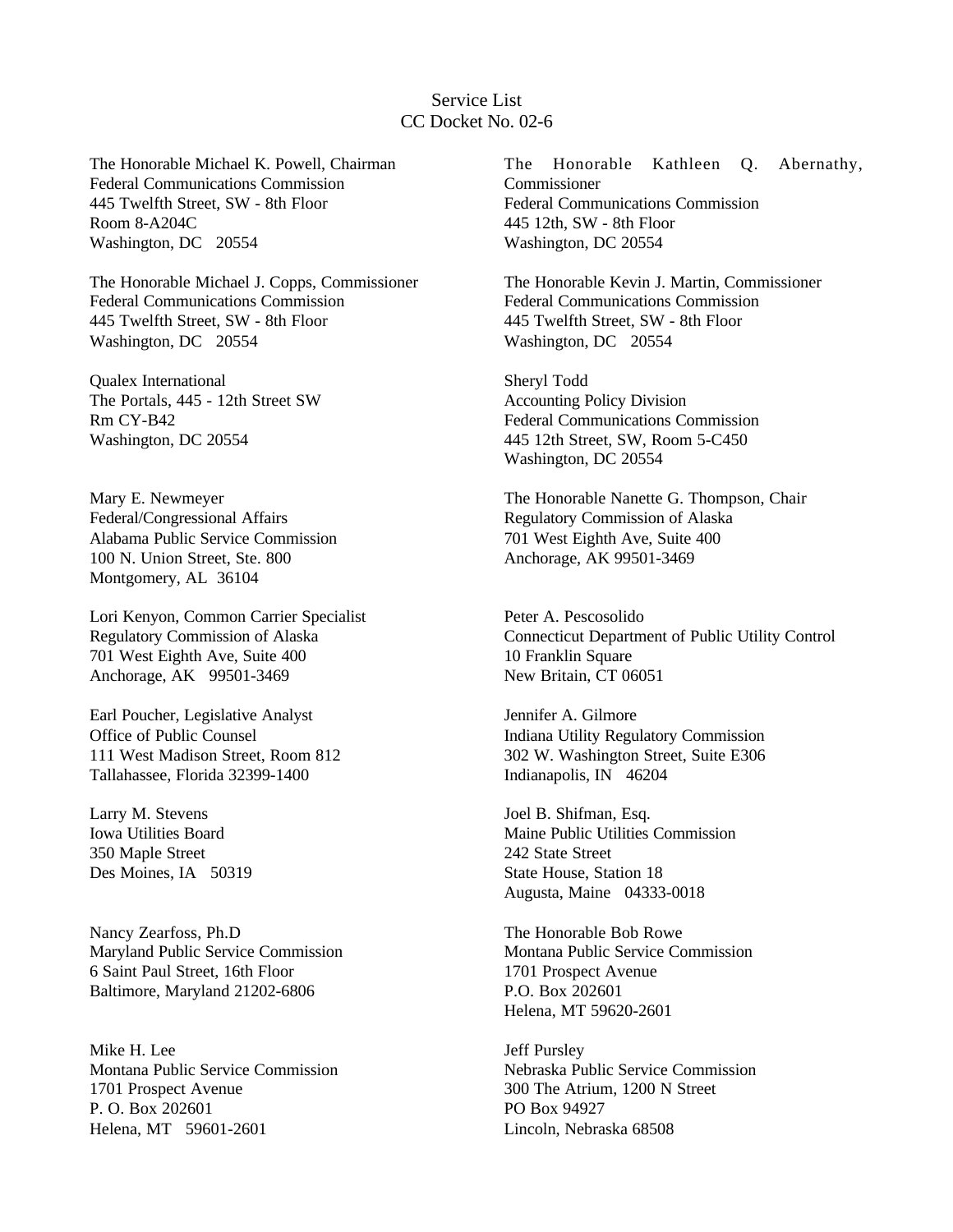Charles Bolle, Policy Adviser Nevada Public Utilities Commission 1150 E. William Street Carson City, NV 89701-3105

Carl Johnson, Telecom Policy Analyst New York Public Service Commission 3 Empire State Plaza Albany, NY 12223-1350

Peter Bluhm, Director of Policy Research Vermont Public Service Board 112 State Street, 4th Floor, Montpieller, VT 05620-2701

Barbara Meisenheimer Missouri Office of Public Counsel P.O. Box 7800 200 Madison Street, Ste. 650 Jefferson City, MO 65102

American Library Association Miller & Van Eaton, P.L.L.C. Suite 1000 1155 Connecticut Avenue, N.W. Washington, D.C. 200036-4306

Michael F. Dandino Office of the Public Counsel P.O. Box 7800 200 Madison Street, Ste. 650 Jefferson City, MO 65101

Peter A. Robertson Cleveland Municipal School District 4966 Wodland Avenue Cleveland, OH 44104

Holland & Knight LLP c/o David A. O'Connor The Coalition for E-rate Reform 2099 Pennsylvania Ave., NW, Suite 100 Washington, DC 20006

E-Rate Elite Services P.O. Box 563 Owings Mills, MD 21117 The Honorable Thomas J. Dunleavy New York Public Service Commission One Penn Plaza, 8<sup>th</sup> Floor New York, New York 10119

Philip F. McClelland Pennsylvania Office of Consumer Advocate 555 Walnut Street Forum Place, 5th Floor Harrisburg, PA 17101-1923

Billy Jack Gregg West Virginia Consumer Advocate 700 Union Building Charleston, West Virginia 25301

Council of Chief State School Officers Debra M. Kriete, Rhoads & Sinon LLP 1 S Market Square, Corner of Market & 2nd St.  $12<sup>th</sup>$  Floor Harrisburg, PA 17101

Gregory L. McNair Los Angeles Unified School District 333 S. Grand Avenue, Ste. 1600 Los Angeles, CA 90071

Judy Sello AT&T Room 1135-L2 295 North Maple Avenue Basking Ridge, NJ 07920

Karen R. Crane, Director Div. Of Libraries, Archives & Museums P.O. Box 110571 Alaska State Office Bldg. Juneau, AK 99811-0571

Ann H. Rakestraw Verizon 1515 North Courthouse Road, Suite 500 Arlington, VA 22201-2909

D. Scott Barash Universal Service Administrative Company 2120 L Street, NW, Suite 600 Washington, DC 20037